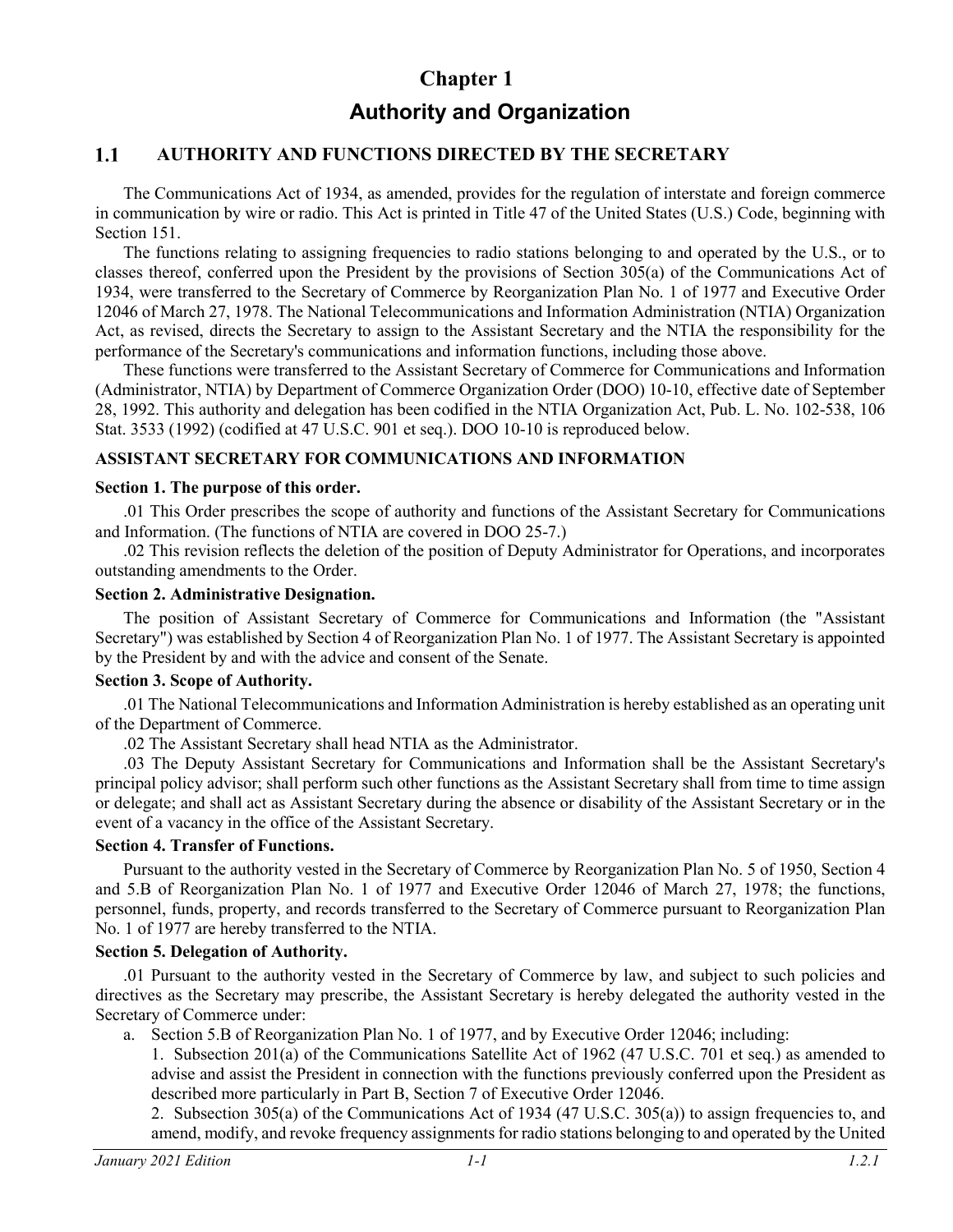States, subject to the disposition of appeals by the Director, Office of Management and Budget (OMB), and make frequency allocations.

3. Subsection 305(d) of the Communications Act of 1934, as amended, (47 U.S.C. 305(d)), to authorize a foreign government to construct and operate a radio station pursuant to this subsection and the assignment of a frequency for its use shall be made only upon recommendation of the Secretary of State and after consultation with the Attorney General and the Chairperson of the Federal Communications Commission.

b. 15 U.S.C. 3710a and Executive Order 12591 to transfer federal telecommunications technology by, among other things, entering into cooperative research and development agreements (CRADAs) with other federal laboratories, State and local governments, universities and the private sector and by licensing, assigning or waiving rights to intellectual property developed pursuant to such CRADAs or from within individual laboratories.

c. 15 U.S.C. 272(12) and (13), which relate to the investigation of the conditions which affect transmission of radio waves and to the compilation and distribution of information about such transmissions.

d. 15 U.S.C. 272(9), the functions which relate to the investigation of non-ionizing radiation, its uses, and means of protection of persons from harmful effects, to the extent appropriate to coordination of research throughout the Executive Branch.

e. 47 U.S.C. sections 390-393A and 397 (contained in the Communications Act of 1934, as amended), which govern the implementation and administration of assistance for public telecommunications facilities.

f. Section 5112(b) of the Omnibus Trade and Competitiveness Act of 1988 (P.L. 100-418) relating to telecommunications research and the publication of results.

g. 47 U.S.C. section 394 (contained in the Communications Act of 1934, as amended), which establishes the National Endowment for Children's Educational Television. (P.L. 101-437 of October 18, 1990.)

.02 The Assistant Secretary may exercise other authorities of the Secretary to the extent applicable to performing the functions assigned in this Order. This includes the use of administrative and monetary authorities contained in 15 U.S.C. 271 et seq., as may be necessary or desirable to perform the NTIA functions; and the authority to foster, promote, and develop the foreign and domestic commerce of the United States in affecting, and as such commerce may be affected by, the development and implementation of telecommunications and information systems

.03 The Assistant Secretary may redelegate any authority conferred by this Order to any employee of the NTIA, and may authorize further redelegation by any such employee as appropriate, subject to such conditions as may be prescribed.

## **Section 6. General Functions and Objectives.**

The Assistant Secretary shall:

a. Serve as the President's principal advisor on telecommunications policies pertaining to the Nation's economic and technological advancement and to the regulation of the telecommunications industry.

b. Advise the Director, OMB on the development of policies for procurement and management of federal telecommunications systems.

c. Conduct studies and evaluations concerning telecommunications research and development, the initiation, improvement, expansion, testing, operation, and use of federal telecommunications systems and programs, and make recommendations concerning their scope and funding to appropriate agency officials and to the Director, OMB.

d. Actively promote the transfer of telecommunications technology developed in NTIA's laboratory and offices to state and local governments, universities and the private sector.

e. Develop and set forth, in coordination with the Secretary of State and other interested agencies, plans, policies, and programs, which relate to international telecommunications issues, conferences, and negotiations. The Assistant Secretary shall coordinate economic, technical, operational, and related preparations, for U.S. participation in international telecommunications conferences and negotiations; provide advice and assistance to the Secretary of State with respect to international telecommunications policies to strengthen the position and serve the best interests of the United States in the conduct of foreign affairs.

f. Provide for the coordination of the telecommunications activities of the Executive Branch and assist in the formulation of policies and standards for the telecommunications activities of the Executive Branch including considerations of interoperability, privacy, security, spectrum use, and emergency readiness.

g. Develop and set forth telecommunications policies pertaining to the Nation's economic and technological advancement and the regulation of the telecommunications industry.

h. Ensure that the Executive Branch views on telecommunications matters are effectively presented to the Federal Communications Commission and, in coordination with the Director, OMB, and the Congress.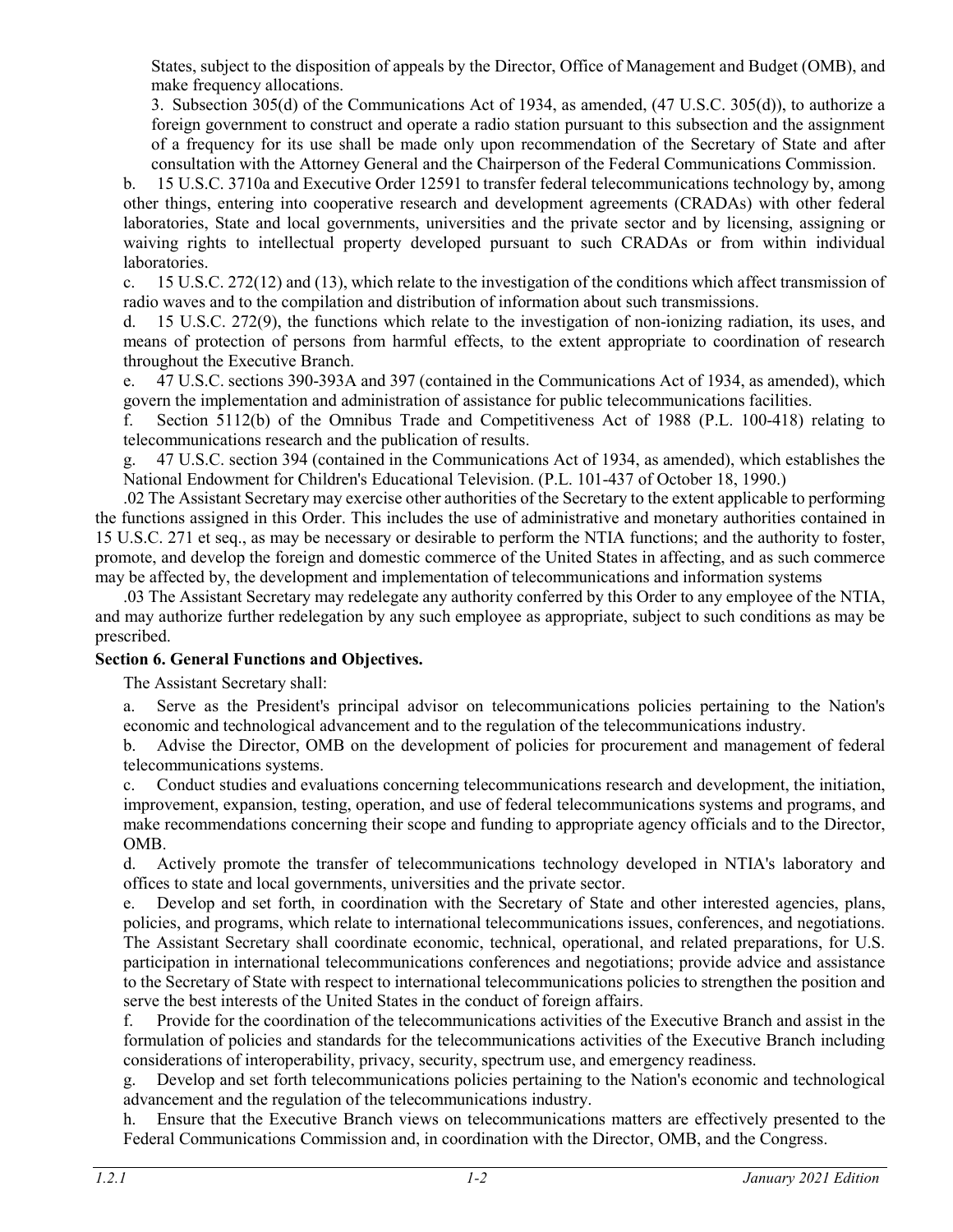i. Assign frequencies to, and amend, modify, and revoke frequency assignments for radio stations belonging to and operated by the United States, make frequency allocations, establish policies concerning spectrum assignment allocation and use, and provide the various departments and agencies with guidance to assure that their conduct of telecommunications activities is consistent with these policies.

j. Develop, in cooperation with the Federal Communications Commission, a comprehensive long-range plan for improved management of all electromagnetic spectrum resources, including jointly determining the National Table of Frequency Allocations.

k. Conduct studies and develop, set forth or recommend policies concerning the impact of the convergence of computer and communications technology and the emerging economic and social implications of the greater ability to originate, manipulate and move information.

l. Coordinate federal telecommunications assistance to State and local governments; conduct studies to identify and provide assistance to remove barriers to telecommunications applications; conduct needs assessments to aid in the design of telecommunications services and provide experimental and pilot tests of telecommunications applications to fulfill national goals; and provide for the application of telecommunications technologies and services to avoid waste and achieve an efficient delivery of public services in the furtherance of national goals.

m. Participate with and perform staff services for the National Security Council and the Director, Office of Science and Technology Policy in carrying out their functions under Executive Order 12046.

n. Participate in evaluating the capability of telecommunications resources in recommending remedial actions and in developing policy options.

o. Review and coordinate research into the side effects of non-ionizing electromagnetic radiation and coordinate, develop and set forth plans, policies, and programs thereof.

p. Acquire, analyze, synthesize and disseminate data and perform research in general on the description and prediction of electromagnetic wave propagation and the conditions which affect propagation, on the nature of electromagnetic noise and interference, and on methods for the more efficient use of the electromagnetic spectrum for telecommunications purposes; and prepare and issue predictions of electromagnetic wave propagation conditions and warnings of disturbances in those conditions.

q. To the extent it is deemed necessary to continue the Interdepartment Radio Advisory Committee (IRAC) that Committee shall serve in an advisory capacity to the Assistant Secretary.

r. Perform analysis, engineering, and administrative functions, including the maintenance of necessary files and data bases, as necessary in the performance of assigned responsibilities for the management of electromagnetic spectrum.

s. Conduct research and analysis of electromagnetic propagation, radio systems characteristics, and operating techniques affecting the utilization of the electromagnetic spectrum, in coordination with specialized, related research and analysis performed by other federal agencies in their areas of responsibility.

t. Conduct research and analysis in the general field of telecommunications sciences in support of assigned functions and in support of other government agencies.

u. Conduct and coordinate economic and technical analyses of telecommunications policies, activities, and opportunities in support of assigned responsibilities.

v. Make grants, enter into cooperative agreements, or make proposals for contracts related to any aspect of assigned responsibilities, in accordance with Department rules.

w. Issue such rules and regulations as may be necessary to carry out the functions delegated by this Order.

x. Conduct such other activities as are incident to the performance of telecommunications and information functions assigned in this Order.

y. Enter into CRADAs and intellectual property licenses for the transfer and/or commercialization of telecommunications technology, as needed.

**z.** Protect valuable telecommunications technology by obtaining legal protection for intellectual property rights associated with such technology.

**Section 7. Effect on Other Orders.** This Order supersedes Department Organization Order 10-10, dated May 9, 1978, as amended. (signed) Secretary of Commerce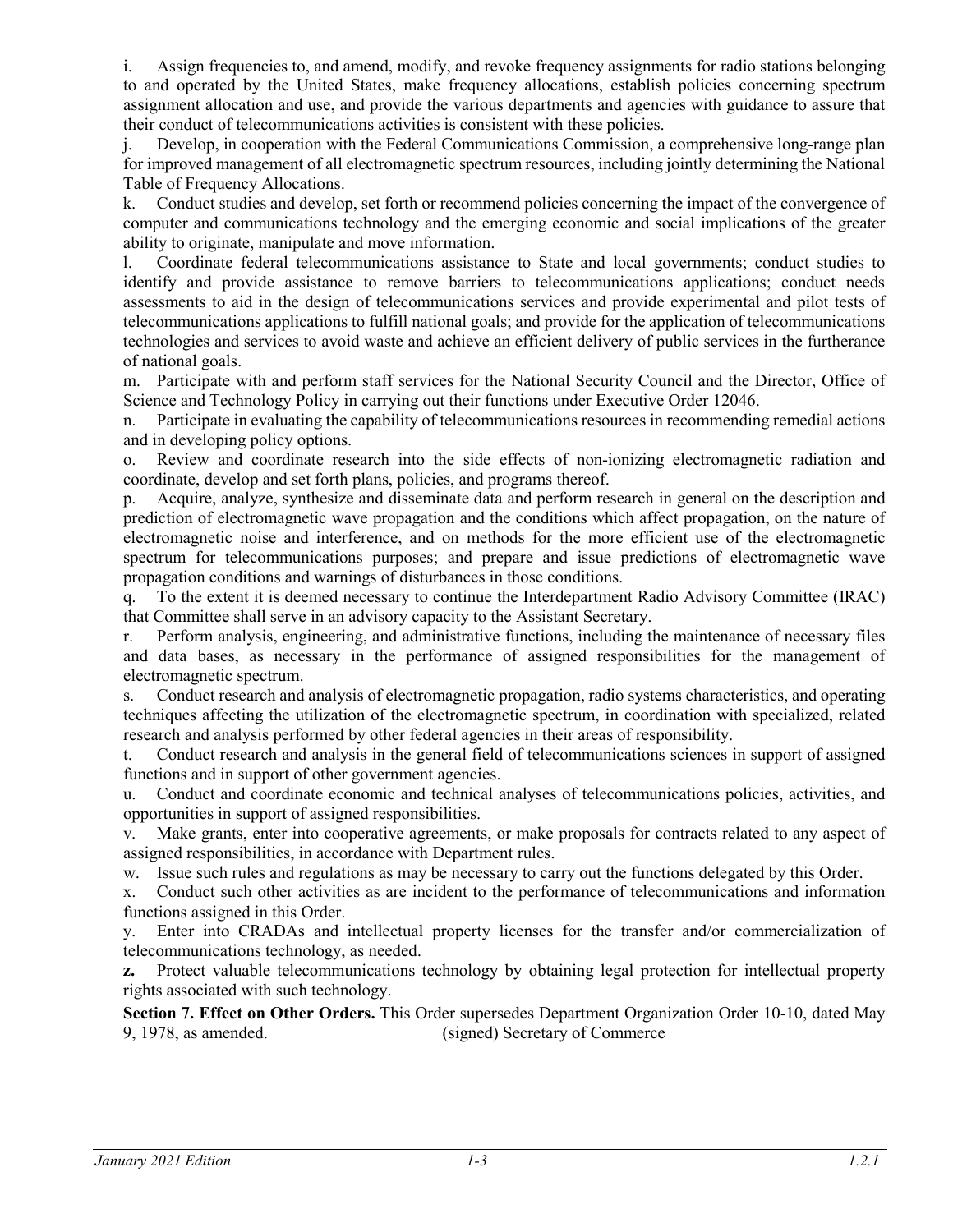#### $1.2$ **NTIA AND ITS FREQUENCY MANAGEMENT SUPPORT ORGANIZATION**

The following charts display the organization of NTIA and its Office of Spectrum Management. Spectrum management within NTIA is under the direction of its Associate Administrator, Office of Spectrum Management. The Office of Spectrum Management among other things provides the staff for the Interdepartment Radio Advisory Committee (IRAC).

#### $1.2.1$ **Organization Charts**

## **NTIA**



## **Office of Spectrum Management**

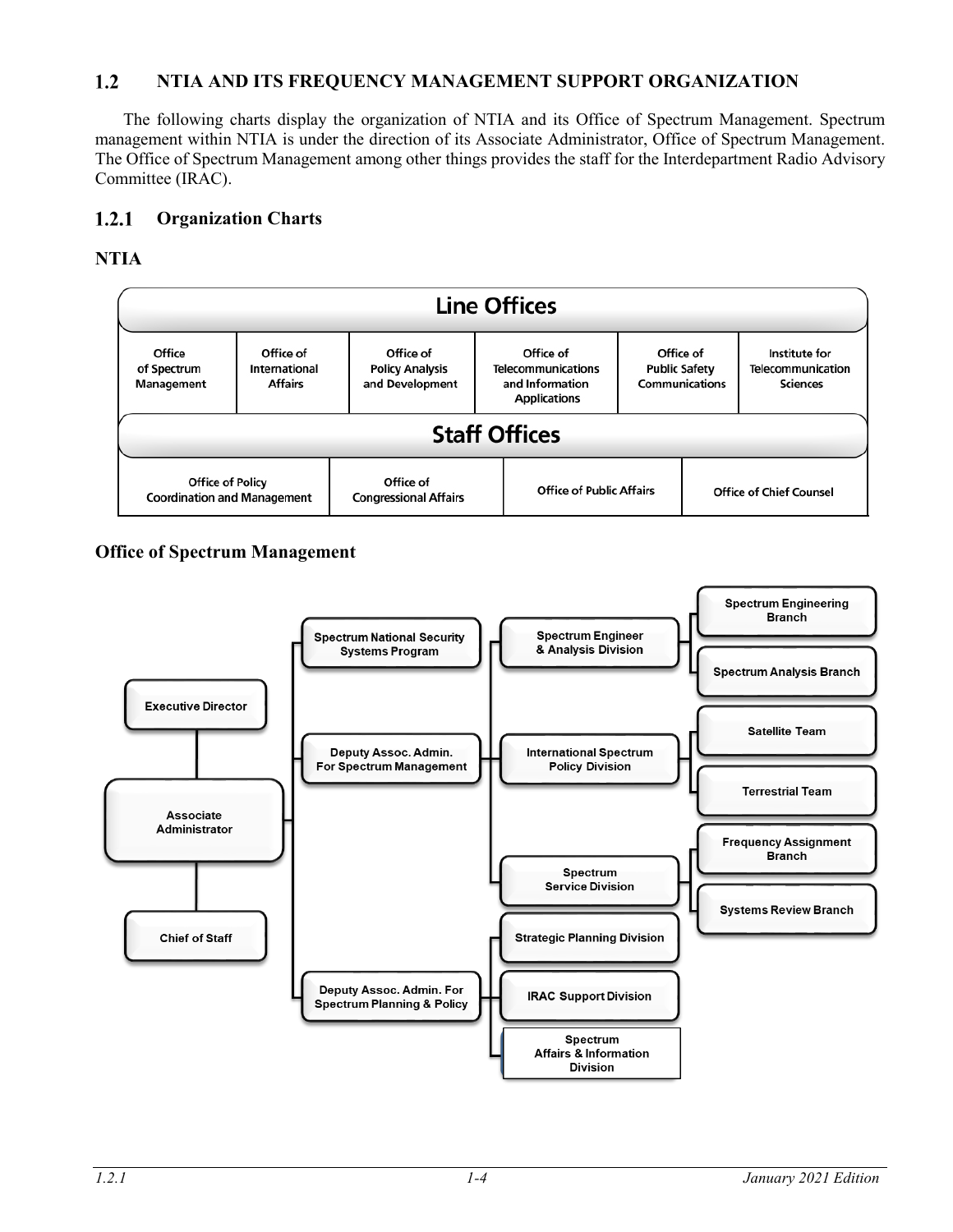#### $1.3$ **INTERDEPARTMENT RADIO ADVISORY COMMITTEE**

#### $1.3.1$ **Status**

The Interdepartment Radio Advisory Committee (IRAC), organized by mutual agreement of the federal departments concerned on June 1, 1922, reconstituted on October 6, 1952, with status, mission, and functions officially defined on December 10, 1964, was continued by the Assistant Secretary pursuant to Executive Order 12046 of March 27, 1978 and the National Telecommunications and Information Administration Organization Act, as revised. The IRAC serves in an advisory capacity to the Assistant Secretary and reports to the Deputy Associate Administrator, Office of Spectrum Management.

#### 1.3.2 **Bylaws**

## **Article I - Name and Location**

**Section 1** - The Committee shall be known as the Interdepartment Radio Advisory Committee (IRAC). **Section 2** - The office of the IRAC shall be at the seat of the Federal Government.

## **Article II - Mission, Functions, and Role**

**Section 1** - The mission of the IRAC is to assist in the discharge of the Assistant Secretary's responsibilities pertaining to the use of the electromagnetic spectrum, as contained in Executive Order 12046, the National Telecommunications and Information Administration Organization Act, as revised and Department of Commerce Order 10-10.

**Section 2** - The basic functions of the IRAC are to assist the Assistant Secretary in assigning frequencies to U.S. Government radio stations and in developing and executing policies, programs, procedures, and technical criteria pertaining to the allocation, management, and use of the electromagnetic spectrum.

**Section 3** - The basic role of representatives appointed to serve on the IRAC is to function, when in Committee, in the interest of the United States as a whole.

## **Article III - Composition**

## **Section 1 - Membership**

a. The IRAC shall consist of the following member departments, and agencies together with such other departments and agencies as the Deputy Associate Administrator, Office of Spectrum Management may hereafter designate.

Agriculture Air Force Army Coast Guard Commerce Energy Federal Aviation Administration Homeland Security Interior **Justice** National Aeronautics and Space Administration Navy National Science Foundation State Transportation Treasury United States Agency for Global Media United States Postal Service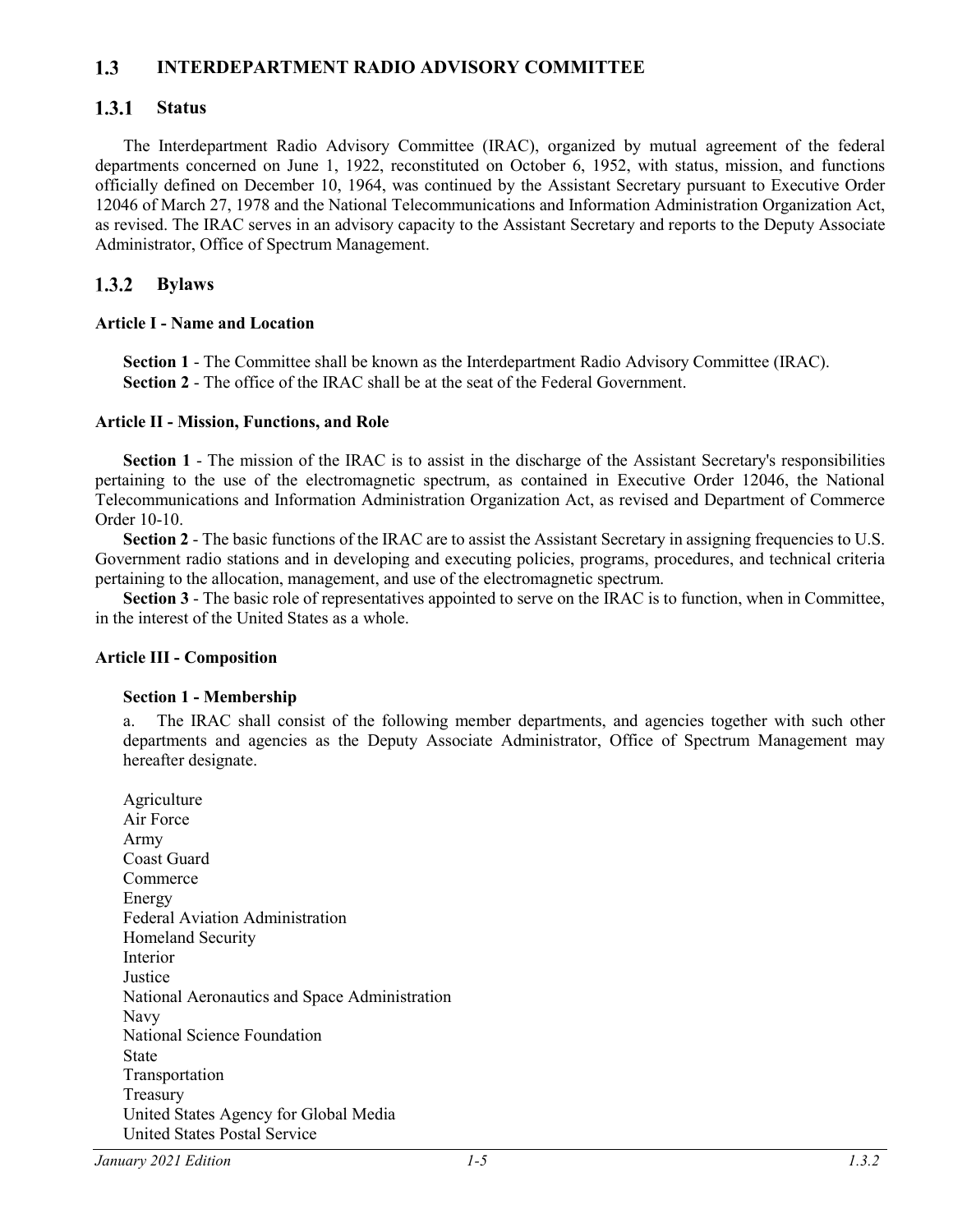## Veterans Affairs

## **Liaison:**

Federal Communications Commission

**Observers:** Defense Food and Drug Administration National Security Agency

b. Any federal department or agency that uses radio frequencies shall be eligible for membership in the IRAC. c. Address applications for membership in the IRAC to the Deputy Associate Administrator, Office of Spectrum Management via the Executive Secretary. The Deputy Associate Administrator shall review the applications and with the advice of the IRAC, determine whether to grant membership to an agency.

d. Each member of the IRAC shall have the right to appoint, via a letter to the Executive Secretary, a representative to the IRAC and to any of the subcommittees and ad hoc groups on which the member desires to participate. Each member may also appoint one or more alternates to function in the absence of its representative at the IRAC, its subcommittees or ad hoc groups. Each representative and alternate shall be an employee of the department or agency they represent, except as provided in Section 1.e of this Article.

e. Nonmember departments and agencies may designate one of the members to act as its accredited agent on the IRAC, its subcommittees, or ad hoc groups. The following nonmembers designated the IRAC member shown below to act as its accredited agent on the IRAC, its subcommittees, and ad hoc groups.

| Agency                                                     | <b>Represented by</b> |
|------------------------------------------------------------|-----------------------|
| Department of Education                                    | Treasury              |
| Federal Reserve System                                     | Treasury              |
| International Boundary and Water Commission (U.S. Section) | Interior              |
| <b>Small Business Administration</b>                       | Treasury              |
| Tennessee Valley Authority                                 | Interior              |
| <b>Volpe National Transportation Systems Center</b>        | Transportation        |

f. Nonmember departments and agencies shall be eligible to become members of subcommittees or ad hoc groups. Requests for such membership shall be addressed to the Deputy Associate Administrator, Office of Spectrum Management via the Executive Secretary. Such requests shall explain how such departments or agencies are stakeholders and have vested interests in the products of the subcommittees or ad hoc groups on which they seek membership. The Deputy Associate Administrator shall review the applications, and with the advice of the IRAC, determine whether such applicants will be granted membership to the specific subcommittees and ad hoc groups requested. As members of specific subcommittees or ad hoc groups, these departments and agencies shall have the right to appoint, via a letter to the Executive Secretary, a representative and one or more alternates to function in the absence of its representative at those subcommittees or ad hoc groups. Each representative and alternate shall be an employee of the department or agency they represent, except as provided in Section 1.e of this Article.

g. Members of the IRAC, its subcommittees and the ad hoc groups shall ensure that their appointed representatives or alternates participate in the committees, subcommittees, and groups to which they are appointed. Any issues with a member's participation in the IRAC, subcommittee, or ad hoc group should be addressed, in the first instance, by the respective chairperson or convener as appropriate. Participation issues that cannot be resolved within a subcommittee or ad hoc group may be referred to the IRAC chairperson for resolution. The Executive Secretary shall collect and compile attendance data for the IRAC and report this information from each calendar year to the IRAC chairperson in January of each year. Subcommittee chairpersons and ad hoc group conveners shall collect, compile, and present attendance data as part of their status reports in accordance with Article XII. The IRAC chairperson will review the attendance data and may address any attendance issues as appropriate.

## **Section 2 - Liaison with the Federal Communications Commission (FCC)**

Liaison between the IRAC, its subcommittees and ad hoc groups, and the Federal Communications Commission (FCC) shall be affected by a liaison representative (within each group) appointed by the Commission to serve in that capacity.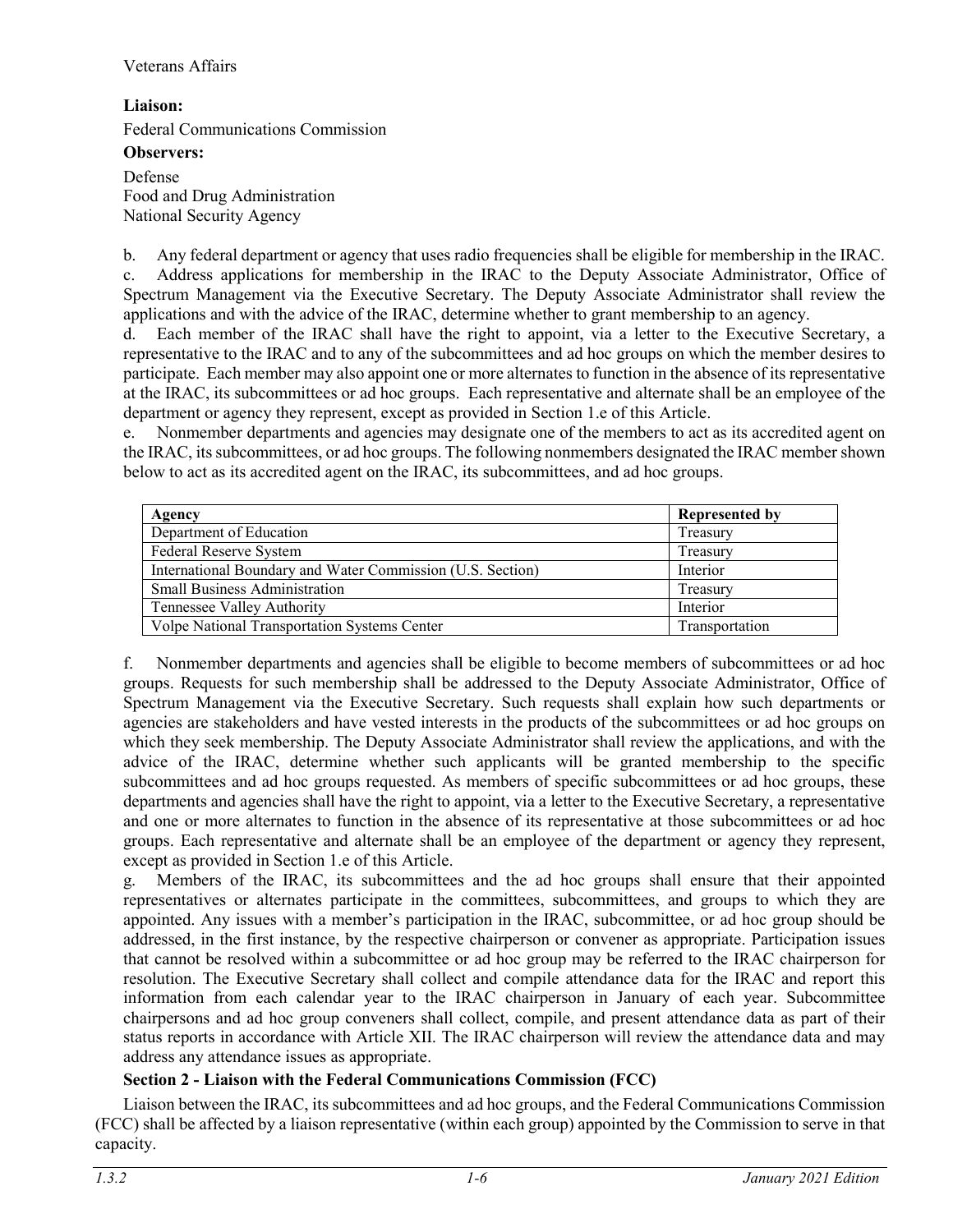## **Section 3 - Observers**

a. Nonmember federal departments and agencies shall be eligible for status as observers.

b. Address applications for observer status to the Deputy Associate Administrator, Office of Spectrum Management via the Executive Secretary. The Deputy Associate Administrator shall review the applications, and with the advice of the IRAC will determine whether to grant an agency observer status.

c. Each observer shall have the right to appoint, via a letter to the Executive Secretary, one or more observers for the IRAC and any of the subcommittees or ad hoc groups, which it desires to observe. Any observer may be accompanied by assistants, consultants, or advisors to any of the IRAC meetings. Each observer shall be an employee of the department or agency they represent. In this capacity, they have access to IRAC documentation. They may, at the request of the chairperson or one of the members, address the IRAC or any of its subcommittees or ad hoc groups on which they sit as observers.

## **Section 4 - Assistants, Consultants, Advisors, Visitors, and Guests**

Assistants, consultants, advisors, visitors or guests (be they federal employees or employees of entities outside the federal government) may attend an IRAC, subcommittee or ad hoc group meeting under the sponsorship of NTIA, a member or observer department or agency, or the FCC. Sponsors must ensure that these assistants, consultants, advisors, visitors and guests understand that information gained through IRAC attendance is used only for official government business related to the conduct of IRAC activity. Assistants, consultants, advisors, visitors and guests may speak only at the request of the Chairperson or their sponsor. If a representative or alternate of their sponsor agency is not present, they may still attend the meeting if another agency notifies the Chairperson that they will accept the responsibilities of sponsorship for that meeting. However, in these cases, those assistants, consultants, advisor, visitors, and guests may not speak on behalf of their absent sponsor.

## **Article IV - Officers**

**Section 1** – The officers of the IRAC shall consist of a Chairperson, Vice-Chairperson, Agency Vice-Chairperson, an Executive Secretary, and an Assistant Executive Secretary. The officers of subcommittees shall consist of a Chairperson, Vice-Chairperson, and a Secretary. The officers of ad hoc groups shall consist of a Convener (and, if necessary, a Vice-Convener or Co-Convener) and a Secretary.

**Section 2** – NTIA will appoint officers of the IRAC, its subcommittees and ad hoc groups, except for the Agency Vice-Chairperson.

**Section 3** – The IRAC will elect, by majority acclamation of representatives present, an accredited member as the Agency Vice-Chairperson for a term of service not to exceed 3 years and subject to re-election. The duties of the Agency Vice-Chairperson shall include the review of meeting agendas from the agencies' perspective, coordination of issues with the Chairperson, developing and presenting agency member concerns to the IRAC or NTIA, and other tasks as assigned by the IRAC. The Agency Vice-Chairperson may serve as Acting Chairperson of the IRAC in the absence of the IRAC Chairperson and Vice-Chairperson.

## **Article V - Substructure**

**Section 1** - The permanent substructure of the IRAC shall consist of the Emergency Planning Subcommittee (EPS), Frequency Assignment Subcommittee (FAS), the Radio Conference Subcommittee (RCS), the Space Systems Subcommittee (SSS), the Spectrum Planning Subcommittee (SPS), the Technical Subcommittee (TSC), and the Secretariat. As necessary to deal with specific topics, the IRAC may establish ad hoc groups operating under a written terms of reference. As necessary to deal with specific topics, subcommittees and ad hoc groups may establish working groups. Subcommittees and ad hoc groups may appoint whatever officers necessary to conduct the work of their working groups.

## **Section 2 - The Frequency Assignment Subcommittee (FAS)**

a. The FAS, chaired by NTIA, shall have as its normal function the carrying out of those functions given in Article II related to the assignment and coordination of radio frequencies and the development and execution of procedures therefore. Only FAS representatives or alternates are authorized to submit votes for assignments on the FAS agenda or before the subcommittee.

b. In the furtherance of the above, on behalf of the IRAC and after coordination with the Deputy Associate Administrator, Office of Spectrum Management the FAS shall:

1. Address frequency assignment issues brought before the group that require discussion and resolution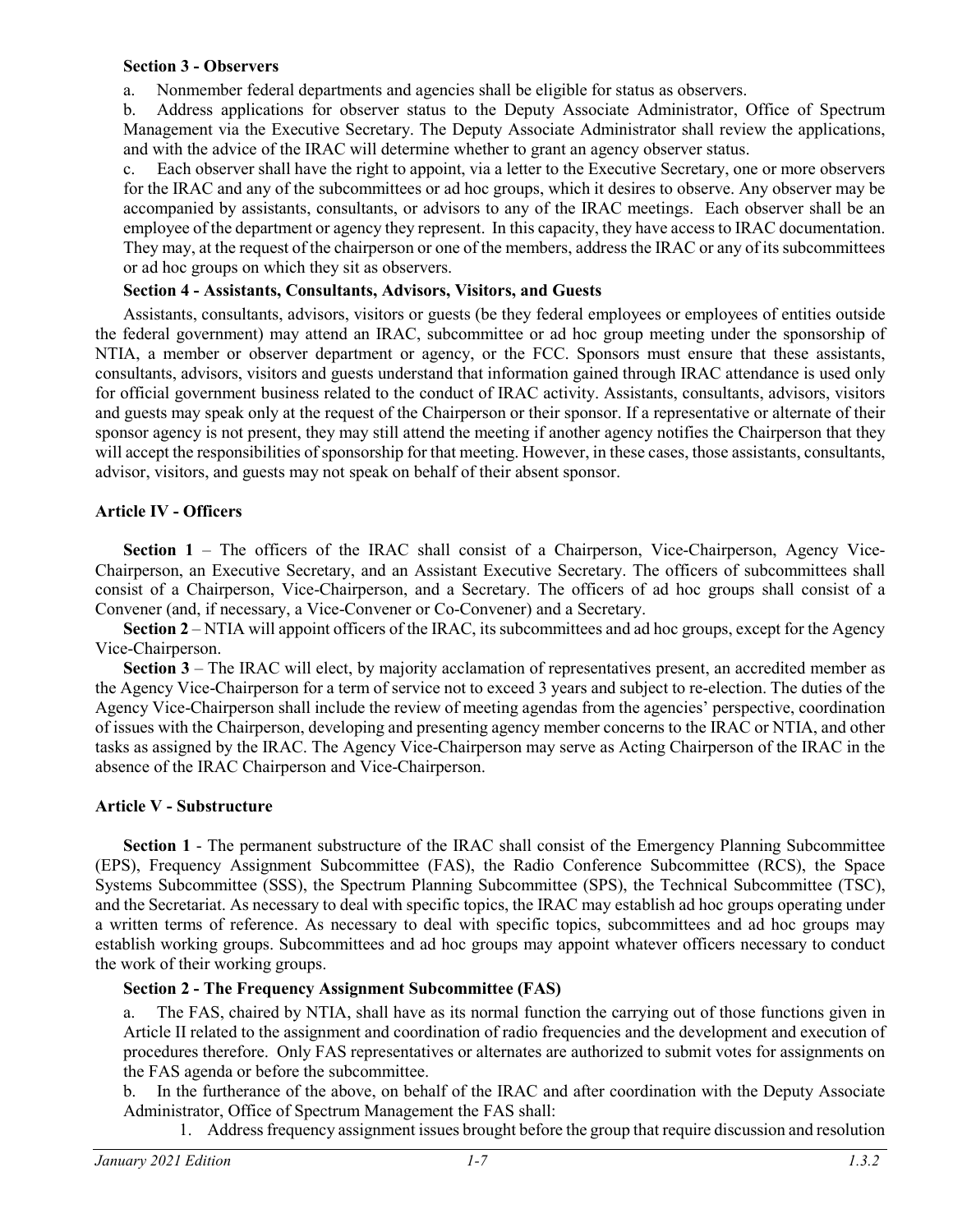involving the whole membership;

2. Address, by voting on a daily basis, normal frequency assignments actions and requests for radio frequency authorizations;

- 3. Address problems that can not be solved by local coordination;
- 4. Address improvements and refinements to the frequency assignment process.

c. The FAS shall consist of a representative appointed by each of the following member departments and agencies together with such other members of the IRAC as the Deputy Associate Administrator, Office of Spectrum Management may hereafter designate.

Agriculture Air Force Army Coast Guard **Commerce** Defense Energy Federal Aviation Administration Federal Communications Commission Homeland Security Interior **Justice** National Aeronautics and Space Administration National Science Foundation Navy Transportation Treasury United States Agency for Global Media United States Postal Service Veterans Affairs

d. The Aeronautical Advisory Group (AAG) of the FAS, chaired by the Federal Aviation Administration (FAA), is responsible for engineering AAG frequency assignments and determining whether or not applications for frequency assignment action in the following designated bands of primary concern to the aeronautical mobile and aeronautical radionavigation services should be approved by NTIA.

| 190-285 kHz                | 978-1020 MHz inclusive  |
|----------------------------|-------------------------|
| 285-435 $kHz$ <sup>1</sup> | 1030 MHz                |
| 510-535 kHz                | 1031-1087 MHz inclusive |
| 74.800-75.200 MHz          | 1090 MHz                |
| 108.000-121.9375 MHz       | 1104-1146 MHz inclusive |
| 123.5875-128.8125 MHz      | 1157-1213 MHz inclusive |
| 132.0125-137.000 MHz       | 5000-5250 MHz           |
| 328.600-335.400 MHz        |                         |

The members of the AAG shall consist of the FAA, the FCC, Air Force, Army, and Navy together with such other members of the FAS as the AAG chairperson may hereafter designate. The FAA shall designate one of its employees as the Chairperson of AAG. Any matter not unanimously agreed shall be referred to the FAS for appropriate action.

e. The Military Advisory Group (MAG), chaired by the Air Force, is established under the cognizance of the NTIA IRAC Frequency Assignment Subcommittee (FAS) to provide guidance and procedures for the

 $\overline{a}$ 

<span id="page-7-0"></span><sup>&</sup>lt;sup>1</sup> In these bands only applications for stations in the Aeronautical Radionavigations Service (See Table A, Section 6.1.4) shall be sent to the Chairman of the AAG.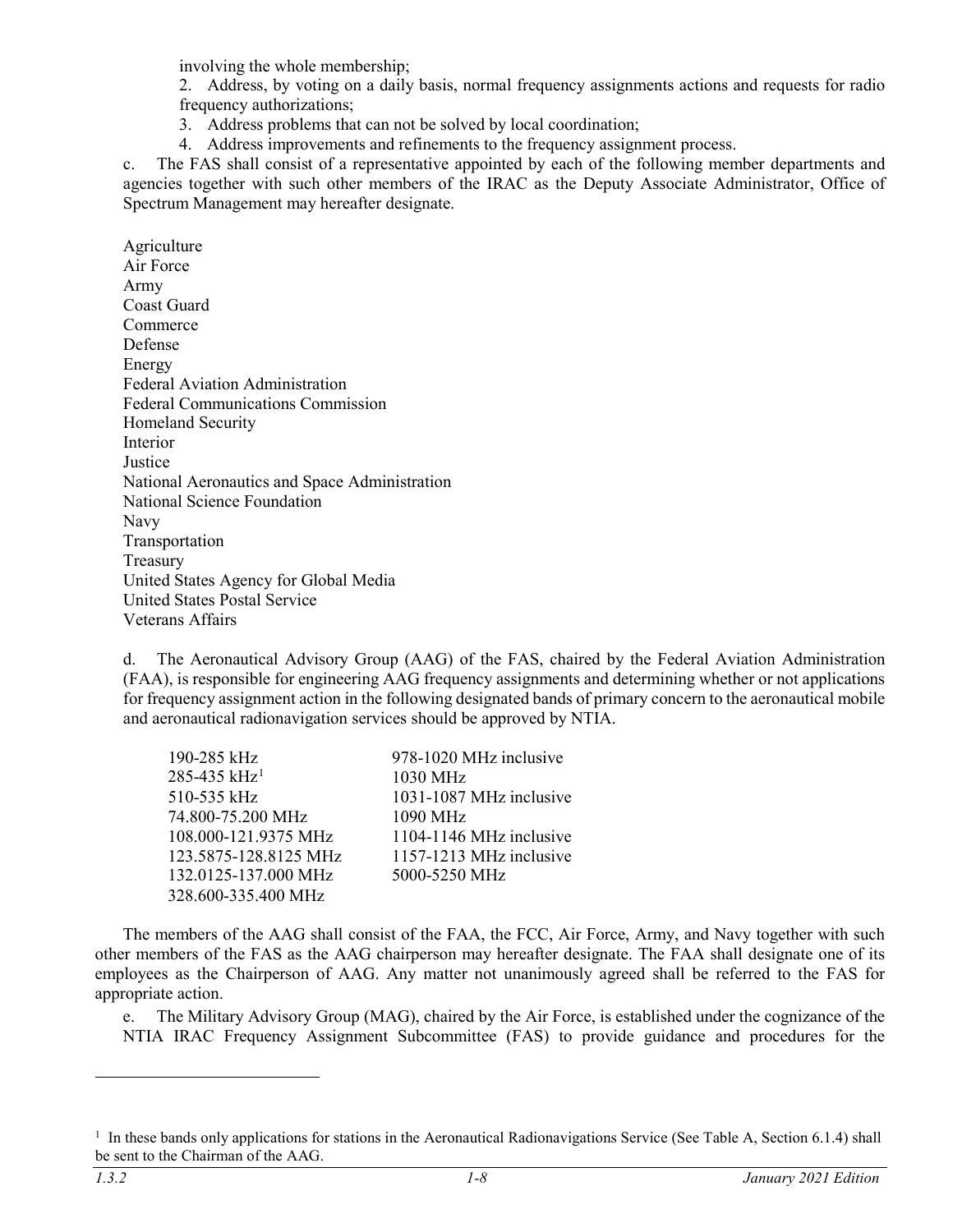management of the 225.000-328.600 and 335.400-399.900 MHz frequency bands (hereafter referred to as "*the MAG bands*"), which are of primary concern to the military departments.

1. The MAG is responsible for determining whether or not applications for frequency assignments in the MAG bands should be approved by the NTIA. The MAG shall provide spectrum-related guidance for the services in these bands including the development, review, and recommendations to appropriate allotment plans. The MAG shall:

a) Recommend and provide guidance and procedures to ensure the effective and efficient

operation and management of spectrum-dependent devices that access the MAG bands;

b) Be cognizant of the operational requirements of all stakeholders in the bands, especially the unique military tactical and training requirements;

c) Manage assignments as they relate to the allotment plan for the MAG bands;

d) Coordinate spectrum policy guidance involving the MAG bands with the members of the applicable NTIA subcommittees and ad hoc groups;

e) Provide minutes of all MAG meetings to the FAS Chair, the Secretary and representatives.

2. In order to facilitate coordination and access to the MAG bands, and to minimize interference among electronic systems, the FAS and the MAG shall observe established coordination procedures.

3. Meetings will be scheduled as required to successfully complete the assigned workload by established target dates.

4. The MAG shall consist of one primary and one alternate member from the U.S. Army, Navy, Air Force and the FAA together with such other members of the FAS as the MAG chairperson may hereafter designate. The Air Force shall designate one of its employees as the MAG Chair. Personnel from other Department components or federal agencies may participate in meetings, as authorized by the MAG Chair.

5. Any matter not agreed upon may be referred to the FAS for appropriate action.

## **Section 3 - The Spectrum Planning Subcommittee (SPS)**

a. The SPS, chaired by NTIA, shall have as its primary function the review and coordination of plans by federal agencies to develop, procure, and deploy major spectrum-dependent systems with the objective of ensuring electromagnetic compatibility among new and incumbent systems. To this end, the subcommittee will develop and execute procedures governing the review process used to formulate recommendations to OSM on behalf of the IRAC concerning certification of spectrum support for federal systems. The SPS will also support the IRAC by considering changes in the manner in which federal agencies use spectrum that may necessitate modifications to the allocations and associated rules and procedures by which NTIA governs such use. In the furtherance of the above, on behalf of the IRAC and after coordination with the Deputy Associate Administrator, Office of Spectrum Management the SPS shall:

1. Recommend changes to the National Table of Frequency Allocations, as appropriate, to accommodate:

a) New developments in existing services;

b) New techniques, the application of which may require revision of the National Table of Frequency Allocations;

c) Make recommendations to the IRAC for changes in the National Table of Frequency Allocations, as appropriate.

2. Promote electromagnetic compatibility among electronic systems and ensure observance of the provisions of Section 8.2.5 by developing and implementing procedures enabling the Subcommittee to:

a) Assemble, maintain, and review pertinent documentation on all planned and operational major spectrum-dependent systems including their technical and operational characteristics;

b) Ascertain in the early stages of system review where compatibility may not exist;

c) Make recommendations as to potential electromagnetic compatibility problem areas and proposed courses of action to resolve these problems;

d) Make recommendations as to technical parameters necessary to facilitate sharing between systems;

e) Review as appropriate the effectiveness of existing systems with a view toward rectifying compatibility deficiencies.

- 3. Respond to IRAC requests for assistance.
- b. The SPS shall consist of a representative appointed by each of the following member departments and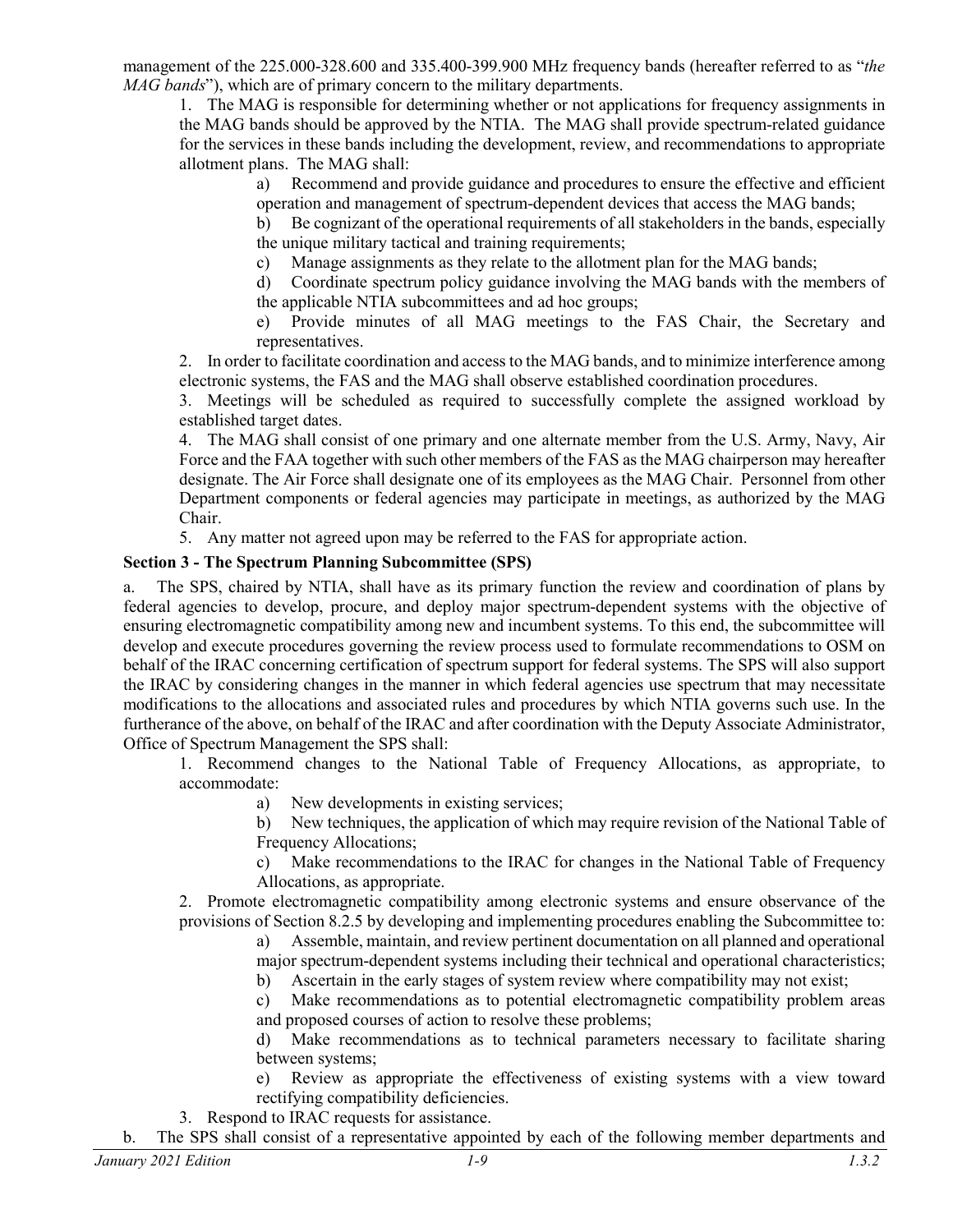agencies together with such other departments and agencies as the Deputy Associate Administrator, Office of Spectrum Management may hereafter designate.

Agriculture Air Force Army Coast Guard Commerce Energy Federal Aviation Administration Homeland Security Interior Justice National Aeronautics and Space Administration National Science Foundation Navy State Treasury Transportation United States Agency for Global Media

## **Section 4 - The Technical Subcommittee (TSC)**

a. The TSC, chaired by NTIA, shall have as its normal function the carrying out of those functions given in Article II that relate to the technical aspects of the use of the electromagnetic spectrum, and such other matters as the IRAC may direct. In furtherance of the above, on behalf of the IRAC and after coordination with the Deputy Associate Administrator, Office of Spectrum Management the TSC shall:

1. develop recommended new standards and improvement of existing standards pertaining to use of the radio spectrum;

2. maintain awareness of the radio propagation (including natural radio noise) programs and needs of the federal government for purposes of evaluating and making recommendations leading to a better utilization of the radio spectrum;

3. evaluate and make recommendations, in the form of technical reports, on new and existing techniques from the standpoint of their ability to optimize use of the radio spectrum (recommendations to include implementation steps); and,

4. evaluate and make recommendations, in the form of technical reports, regarding the EMC capabilities and needs of the Federal Government in support of spectrum management, including techniques and criteria leading to greater inter- and intra-radio service sharing of available spectrum and the reduction of man-made radio noise.

5. evaluate current and proposed efforts regarding:

- a) the adequacy of the technical bases for spectrum management;
- b) the effectiveness of specific programs with regard to improved use of the spectrum; and
- c) the need for new criteria, procedures, and methodologies for use of the spectrum.

b. The TSC shall consist of a representative appointed by each of the following member departments and agencies together with such other members as the Deputy Associate Administrator, Office of Spectrum Management may hereafter designate.

Agriculture Air Force Army Coast Guard Commerce Energy Federal Aviation Administration Homeland Security Interior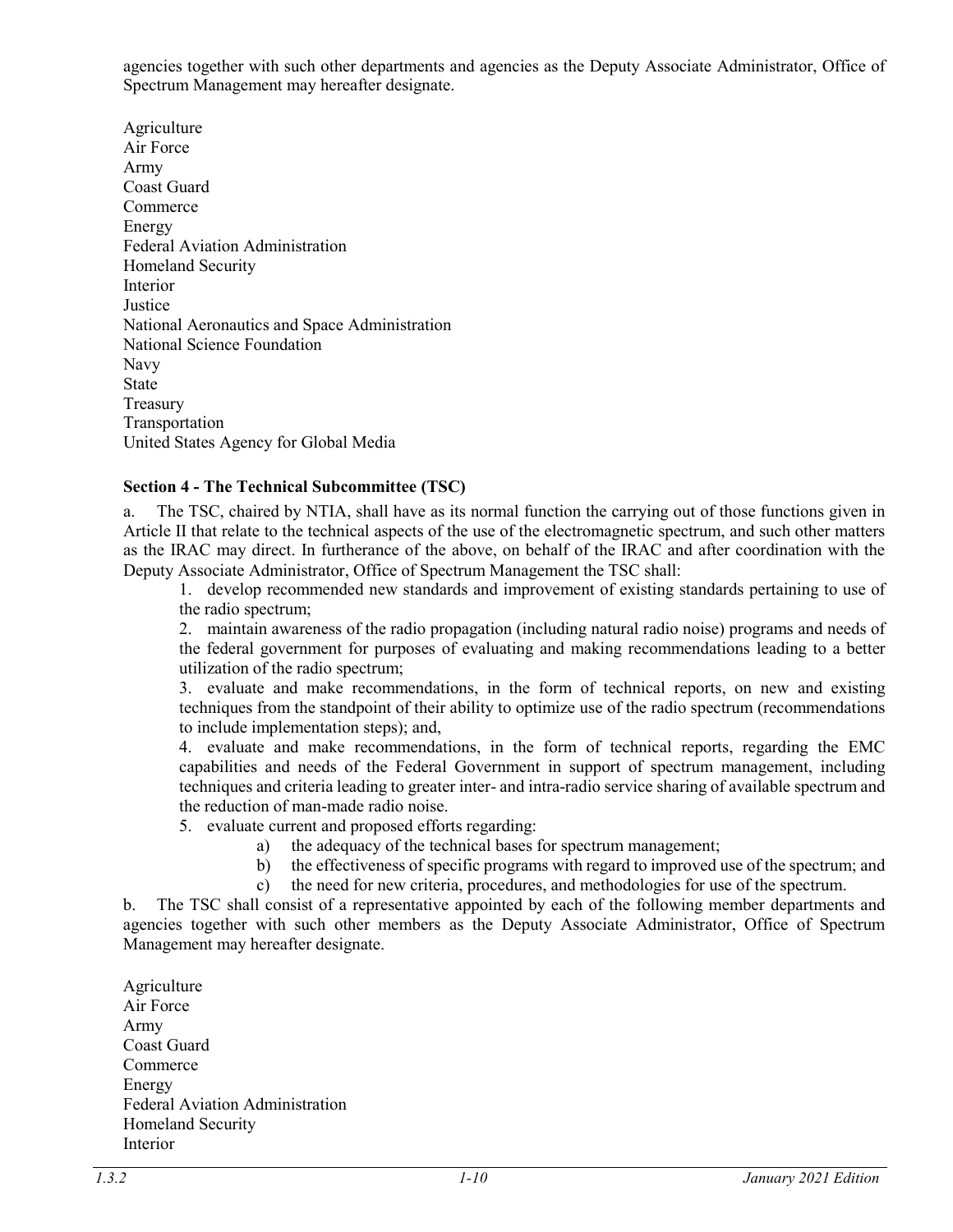Justice National Aeronautics and Space Administration National Science Foundation Navy Treasury United States Agency for Global Media

c. To the extent feasible, the TSC shall conduct its activities in working groups reporting thereon to the TSC. Any number of department or agency personnel may be appointed to a working group with no distinction being made as to representative or alternate. Each agency's representative (or alternate) on the TSC shall be that agency's coordinator and contact with respect to working group activities.

## **Section 5 - The Radio Conference Subcommittee (RCS)**

a. The Radio Conference Subcommittee (RCS), chaired by NTIA, shall carry out the mission, functions, and role set forth in Article II related to developing, in coordination with the Secretary of State and other interested agencies, plans, policies, and programs which relate to international telecommunications conferences and negotiations, including preparations for International Telecommunication Union (ITU) associated radio conferences, through the development of agenda item project plans, recommended preliminary views, recommended United States (U.S.) proposals, and recommended Executive Branch positions. In the furtherance of the above, on behalf of the IRAC, the RCS shall:

- 1. Undertake preparatory work related to international radio conferences;
- 2. Develop recommended proposals for eventual consideration by the Inter-American

Telecommunications Commission (CITEL) and other regional organizations;

3. Maintain close liaison with related conference preparatory activities of the U.S. for the ITU Radiocommunication Sector (ITU-R) including the ITU-R Conference Preparatory Meetings held prior to each World Radiocommunication Conference (WRC), to include, after coordination with the Deputy Associate Administrator, Office of Spectrum Management, coordination of Executive Branch positions and contributions related to WRC agenda items;

4. Coordinate with other U.S. groups considering radio conferences related issues within CITEL and other international and regional organizations such as the North Atlantic Treaty Organization, the European Conference of Postal and Telecommunications Administrations, the International Maritime Organization, the International Civil Aviation Organization (ICAO), the World Meteorological Organization, and the Asia-Pacific Telecommunity;

5. Take into account:

a) Current and planned national and international frequency uses, and the optimum placement of radio services, with a view to the most effective use of spectrum in the overall national interest;

- b) The anticipated needs of all radiocommunication services for the future;
- c) New developments in existing services;
- d) New techniques, the application of which may require revision of regulations concerning radio frequency matter; and
- e) New services for which the current regulations makes no provisions.

6. Provide a forum for information sharing and discussion of preparatory activities, including, when necessary, the development of recommended U.S. proposals and positions related to international conferences such as ITU Plenipotentiary Conferences, ITU Radiocommunication Assembly, and ITU Council as it pertains to matters involving radiocommunications, the Radiocommunication Advisory Group, and the Radio Regulations Board.

b. The RCS shall consist of an appointed federal representative from each of the following member departments and agencies together with such other members as the Deputy Associate Administrator, Office of Spectrum Management may designate.

Agriculture Air Force Army Coast Guard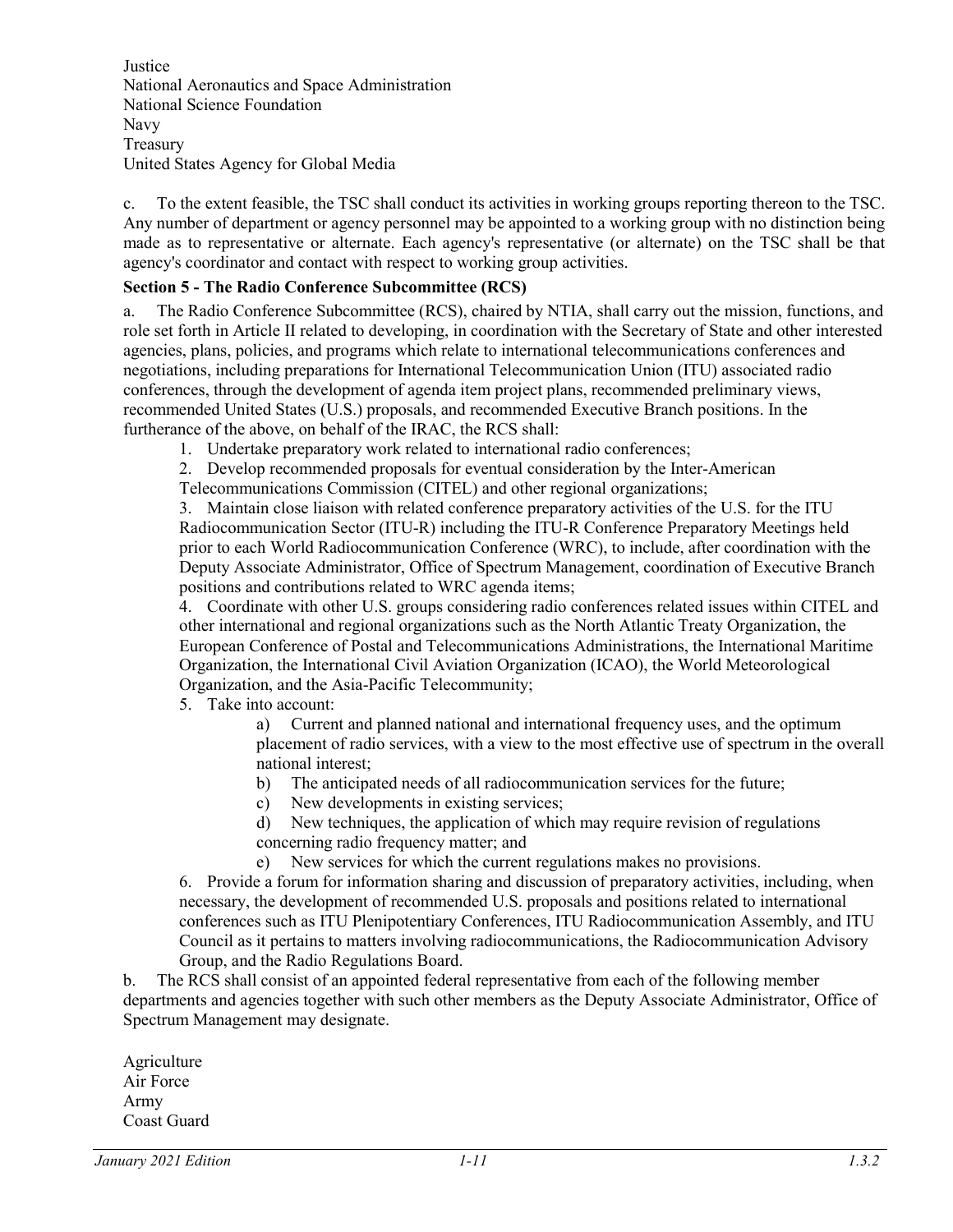Commerce Defense Energy Federal Aviation Administration Homeland Security Interior Justice National Aeronautics and Space Administration National Science Foundation Navy State Treasury United States Agency for Global Media

## **Section 6 - The Space Systems Subcommittee (SSS)**

a. The SSS, chaired by NTIA, shall have as its normal function the international registration of federal government satellite systems with the ITU. In the furtherance of the above the SSS shall, on behalf of the IRAC and after coordination with the Deputy Associate Administrator, Office of Spectrum Management, take action to:

1. review, modify, develop, and maintain the procedures for national implementation of the provisions of the ITU Radio Regulations related to space systems;

2. advance publish, coordinate, and notify Federal Government space systems under the applicable provisions of the ITU Radio Regulations;

3. respond to the data furnished by other Administrations and the Radiocommunication Bureau (BR) regarding proposed space telecommunications systems in accordance with the applicable provisions of the ITU Radio Regulations; and

- 4. process internationals actions through the FCC.
- b. The SSS shall consist of a representative appointed by each of the following member departments and agencies together with such other members as the Deputy Associate Administrator, Office of Spectrum Management may hereafter designate.

Air Force Army Commerce Defense Energy Federal Aviation Administration Interior National Aeronautics and Space Administration National Science Foundation Navy State

c. The FCC Liaison representative shall be NTIA's point of contact for correspondence with the BR and other administrations.

## **Section 7 - The Emergency Planning Subcommittee (EPS)**

a. In general, the EPS, chaired by NTIA, shall formulate, guide, and review National Security and Emergency Preparedness (NSEP) planning for spectrum-dependent systems. In the furtherance of the above, on behalf of the IRAC and after coordination with the Deputy Associate Administrator, Office of Spectrum Management, the EPS shall specifically:

1. review and recommend changes to the NTIA Emergency Readiness Plan for Use of the Radio Spectrum (ERP) to reflect current plans and procedures;

2. assist the Associate Administrator, Office of Spectrum Management in administering a system of radio spectrum priorities for those spectrum-dependent telecommunications resources belonging to and operated by the Federal Government; and

3. ensure emergency spectrum management planning and practices are in accordance with current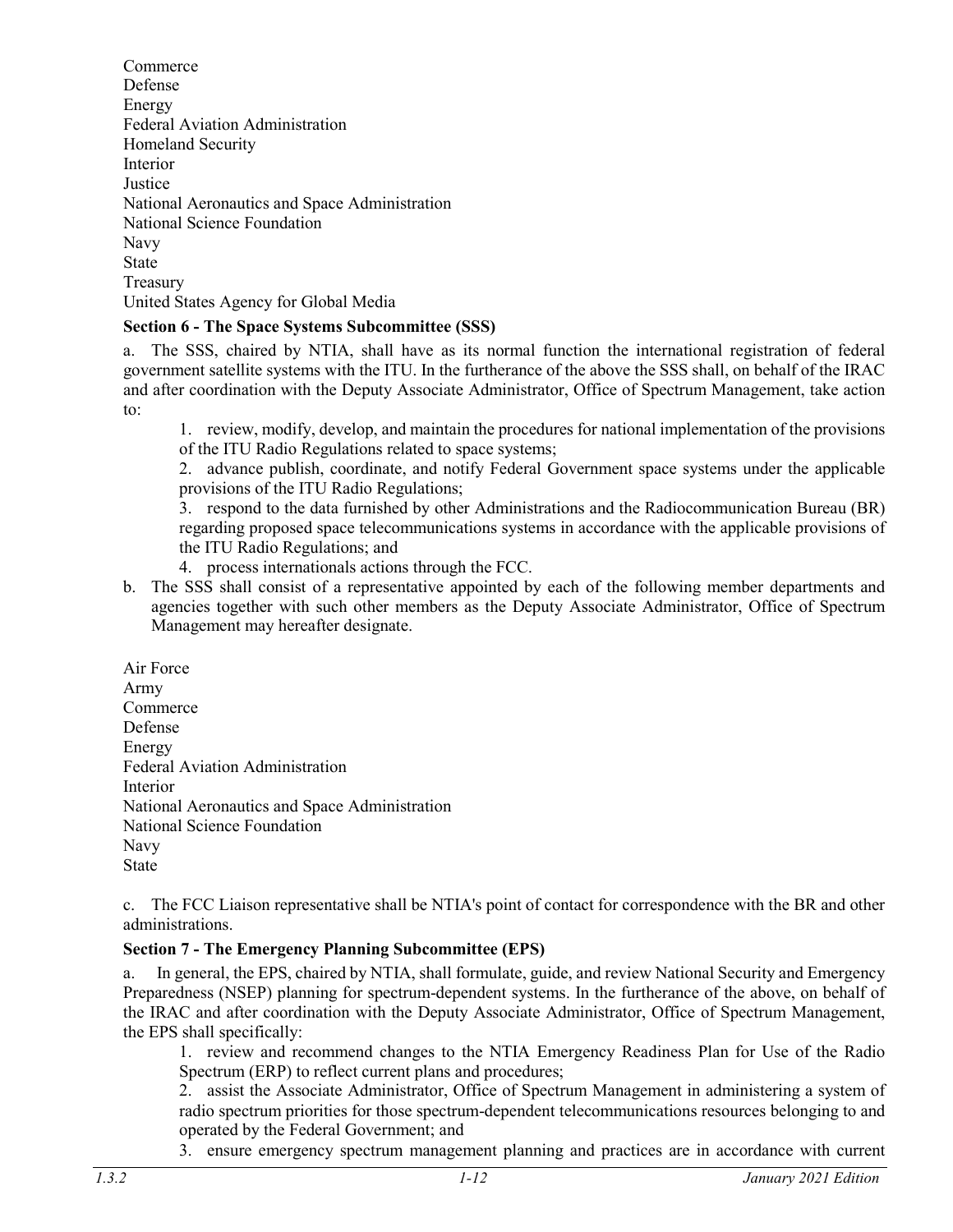NSEP telecommunications policy.

b. The EPS shall consist of a representative appointed by each of the following member departments and agencies together with such other members as the Deputy Associate Administrator, Office of Spectrum Management may hereafter designate.

**Agriculture** Air Force Army Coast Guard Commerce Energy Federal Aviation Administration Federal Communications Commission (Liaison) Homeland Security Interior **Justice** National Aeronautics and Space Administration National Security Agency (Observer) Navy State Treasury United States Agency for Global Media United States Postal Service Veterans Affairs

## **Section 8 - The Secretariat**

a. The Secretariat shall consist of the Executive Secretary, who shall be its principal officer, the Assistant Executive Secretary, and the Secretaries of the Subcommittees and ad hoc groups, together with such clerical and technical personnel as are determined by the Deputy Associate Administrator, Office of Spectrum Management to be necessary to carry out the work of the IRAC.

b. The Executive Secretary shall be responsible for the administration of the affairs of the IRAC and of the Secretariat. The Executive Secretary shall:

- 1. function as Secretary of the IRAC;
- 2. appoint the Secretaries of the Subcommittees; and
- 3. provide the IRAC with the necessary secretarial, clerical, and technical assistance.

c. As the principal officer of the Secretariat, the Executive Secretary shall perform all necessary administrative and staff functions, reporting thereon to the Chairperson of the Committee. The secretaries of the subcommittees and ad hoc groups shall perform all necessary administrative and staff functions, reporting to the Executive Secretary regarding procedures and performance of duties and to the chairperson or convener regarding the activity of the subcommittee or ad hoc group.

## **Article VI - Meetings**

**Section 1** - Meetings of the IRAC, its subcommittees, and ad hoc groups may be called by the associated chairperson. In general, for the convenience of the members and to plan IRAC-related activity, the meetings shall be called for regularly scheduled dates. The chairperson shall also call meetings whenever requested by a majority of its members. When so requested by a majority of the members, and where the chairperson is unavailable, the vicechairperson, or the Executive Secretary may call a meeting.

**Section 2** - In establishing IRAC agendas, the IRAC Chairperson shall provide the opportunity for open and closed portions. Attendance during the open portion of a meeting is unrestricted except with respect to available space and limitations derived from the need to escort visitors. Attendance during the closed portion of a meeting is restricted to employees of the Federal Government and their assistants (as provided in Article III, Section 1, paragraph e and Article III Section 4). An open portion of the agenda for any given IRAC meeting shall be established only when individuals outside the federal government have requested via the Chairperson to address the IRAC in accordance with procedures given in Chapter 11.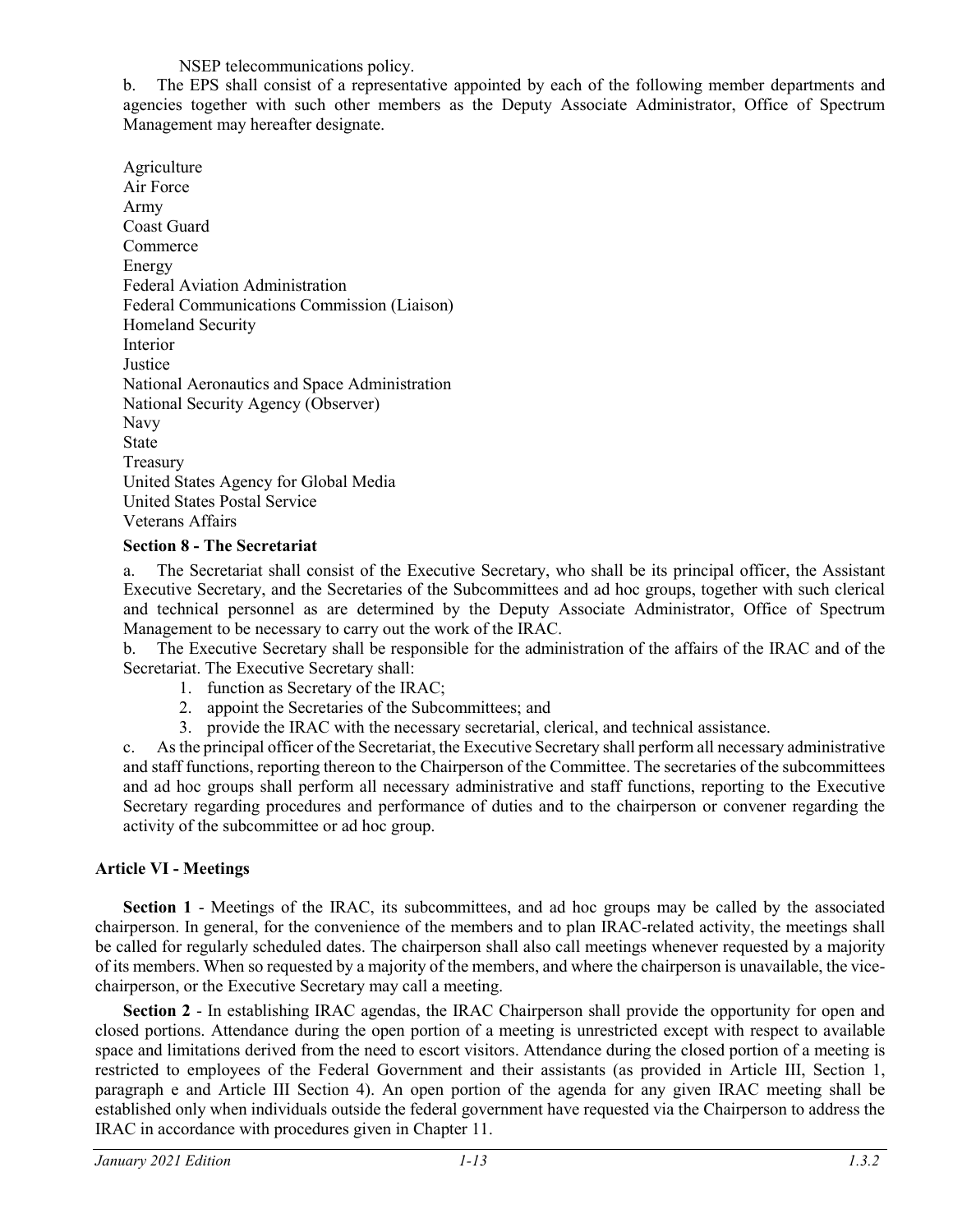**Section 3** - To the maximum extent practicable, the work of the AAG and the MAG shall be conducted without formal meetings; however, meetings shall be convened at the request of any member.

**Section 4** – While attendance at the meetings continues to be an essential responsibility of agency representatives and is vital to member interaction and the formulation of advice, Chairmen and Conveners may, on an exceptional basis at the request of a member, the FCC or NTIA staff, provide for attendance of unclassified portions of meetings via tele- or video-conference. Considering the number of off-site participants, the practical requirements for the efficient functioning and control of the meeting, and the tools available, the Chairman/Convener may specify limitations to be placed on the off-site participants. For example, with a large group and no means to recognize requests to speak, the Chairman/Convener may require that off-site participants remain silent or communicate, prior to the meeting, on which items they intend to communicate. The Chairman/Convener could then call on them at the appropriate time. At any point where the Chairman/Convener determines that off-site participation is detracting from the work of the group, he/she may terminate the practice.

## **Article VII - Conduct of Work**

**Section 1** - The work of the IRAC, its subcommittees and ad hoc groups, is not limited to meetings. As necessary and as guided by the respective chairperson or convener, the distribution of documents, provision of agency advice, consolidation of consensus views, voting, and conclusion on recommendations may proceed by electronic means. Thus, much of the work of the IRAC, its subcommittees and ad hoc groups, may occur outside meetings or between meetings.

## **Article VIII - Procedure and Voting**

**Section 1** - Recognizing that business may be conducted outside of meetings, all members of the IRAC, its subcommittees and ad hoc groups are "present" and a quorum always exists for the purpose of conducting business. If a vote is taken at a meeting, then a majority of the members eligible to vote shall constitute a quorum for voting at that meeting. However, the Chairperson may extend the voting outside the meeting to accommodate agencies not present.

**Section 2** - The IRAC, its subcommittees and ad hoc groups, may establish procedures they consider necessary to discharge their duties. All meetings shall be conducted in accordance with parliamentary procedure as outlined in Robert's Rules of Order.

**Section 3** - Each of the members shall have one vote and no proxies may be voted.

**Section 4** - In the event that unanimous agreement on an issue is not obtained, a minority opinion may be filed in the record; the minority opinion shall be forwarded by subcommittees and ad hoc groups to the IRAC and by the IRAC to NTIA, if so requested by any member.

**Section 5** - Motions are carried by a majority of the votes cast.

**Section 6** - An item under consideration by a subcommittee shall be tabled and referred to the IRAC (1) upon the request of any member or the FCC; (2) if it is a matter for which policy has not heretofore been established; or (3) at the request of the IRAC.

**Section 7** - Amendments to these bylaws shall require the approval of not less than two-thirds of the members of the IRAC. Proposals to amend shall be documented and tabled for at least the interval between two regular meetings before they can be acted upon by the IRAC.

## **Article IX - Personnel Security Clearances**

**Section 1** - Representatives, alternates and observers on the IRAC, its subcommittees and ad hoc groups, shall be cleared for access to SECRET information in accordance with standards established by Executive Order 13526. Their clearances shall be registered with NTIA's security officer.

**Section 2** - Assistants, consultants, advisors, visitors, or guests shall be sponsored by NTIA, a member or an observer and shall possess a security clearance equal to the classification of the information being considered. Such clearances will be in accordance with standards established by Executive Order 13526. Their clearances shall be registered with NTIA's security officer.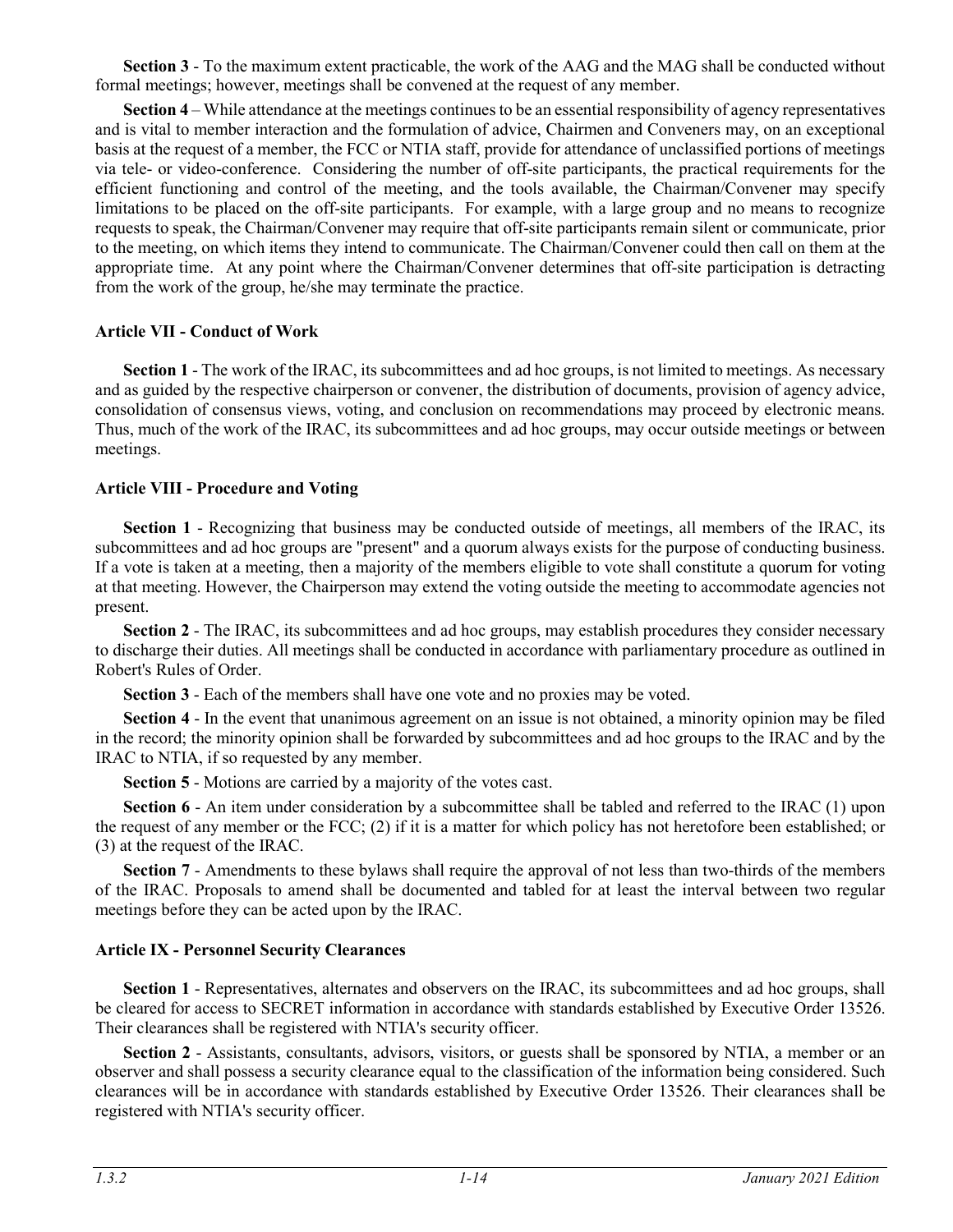**Section 3** - Assistants, consultants, advisors, visitors or guests not having registered a Secret clearance with the NTIA Security Officer shall be escorted by their sponsor at all times within the IRAC area.

**Section 4** - Inquiries related to the security clearance of personnel shall be addressed to the Security Officer, National Telecommunications and Information Administration, Herbert Hoover Building, 1401 Constitution Avenue, N.W., Room 4890, Washington, D.C. 20230.

**Section 5** - The Executive Secretary shall maintain a current record of approved clearances and shall make this record available to secretaries of subcommittees and ad hoc groups.

**Section 6** - The IRAC Secretariat will provide, on an annual basis on or before 1 November, to the IRAC Representatives a listing of those representatives or alternates of IRAC, its subcommittees and ad hoc groups that currently hold a security clearance for access to IRAC sponsored meetings. The Representatives will review and amend this list as appropriate and forward it to their respective agency security office for validation of the clearance. The agency security office shall validate the list and return it to the Security Officer, NTIA, by 31 December of each year.

## **Article X - Safeguarding Official Information**

Security information is marked and handled in accordance with Executive Order 13526, e.g., CONFIDENTIAL, SECRET, etc. The proper handling of Controlled Unclassified Information (CUI) is address by Executive Order 13556.

### **Article XI - Documentation Procedures**

**Section 1** - Distribution of documents for consideration by the IRAC (including its subcommittees or ad hoc groups) will be restricted to the NTIA; FCC; member agency representatives or alternates of the IRAC, its subcommittees and ad hoc groups; and observers. Those individuals on distribution for documentation must ensure that the documents are not provided outside the components of the Federal Government whose expertise and support are needed to respond to IRAC-related issues. Those within this distribution, may provide the documentation to their assistants, consultants and advisors, but must ensure that the documents are used only for official government business to support the members in the conduct of IRAC activity.

**Section 2** - Documents to be considered by the IRAC, its subcommittees or ad hoc groups must be submitted to the IRAC Executive Secretary or applicable secretary in sufficient time (five working days) to be processed and distributed prior to the scheduled meeting. If the document is received after the distribution cutoff date it will be distributed as soon as practicable and will be placed on the agenda of the next scheduled meeting unless waived by the Chairperson (placement on a future agenda does not mean that work cannot proceed until the next meeting.).When the Chairperson waives the cutoff date for a specific document, the Secretariat will distribute the document as soon as possible. Such documents not distributed 24 hours before a meeting, will be provided in hard copy at the meeting in addition to electronic distribution.

**Section 3** - Documents submitted to the IRAC from the subcommittees and ad hoc groups must have the coordination or stated minority non-concurrence of the members of the respective subcommittee or ad hoc group.

**Section 4** - Documents will be distributed electronically as soon after receipt as practicable. Records of documents will be maintained electronically.

## **Article XII - Reports**

IRAC Subcommittee Chairpersons and Ad Hoc Group Conveners will provide status reports to the IRAC in January of each year to cover the previous calendar year. These reports are to include the participant agencies, the accomplishments during the period and the projected completion date of any specific tasks outlined in the terms of reference.

#### **REIMBURSEMENT REGARDING AUTHORIZATION FOR SPECTRUM USE**  $1.4$

Public Law 108–7, div. B, title II, Feb. 20, 2003, 117 Stat. 71, provided in part: "That hereafter, notwithstanding any other provision of law, NTIA [National Telecommunications and Information Administration] shall not authorize spectrum use or provide any spectrum functions pursuant to the National Telecommunications and